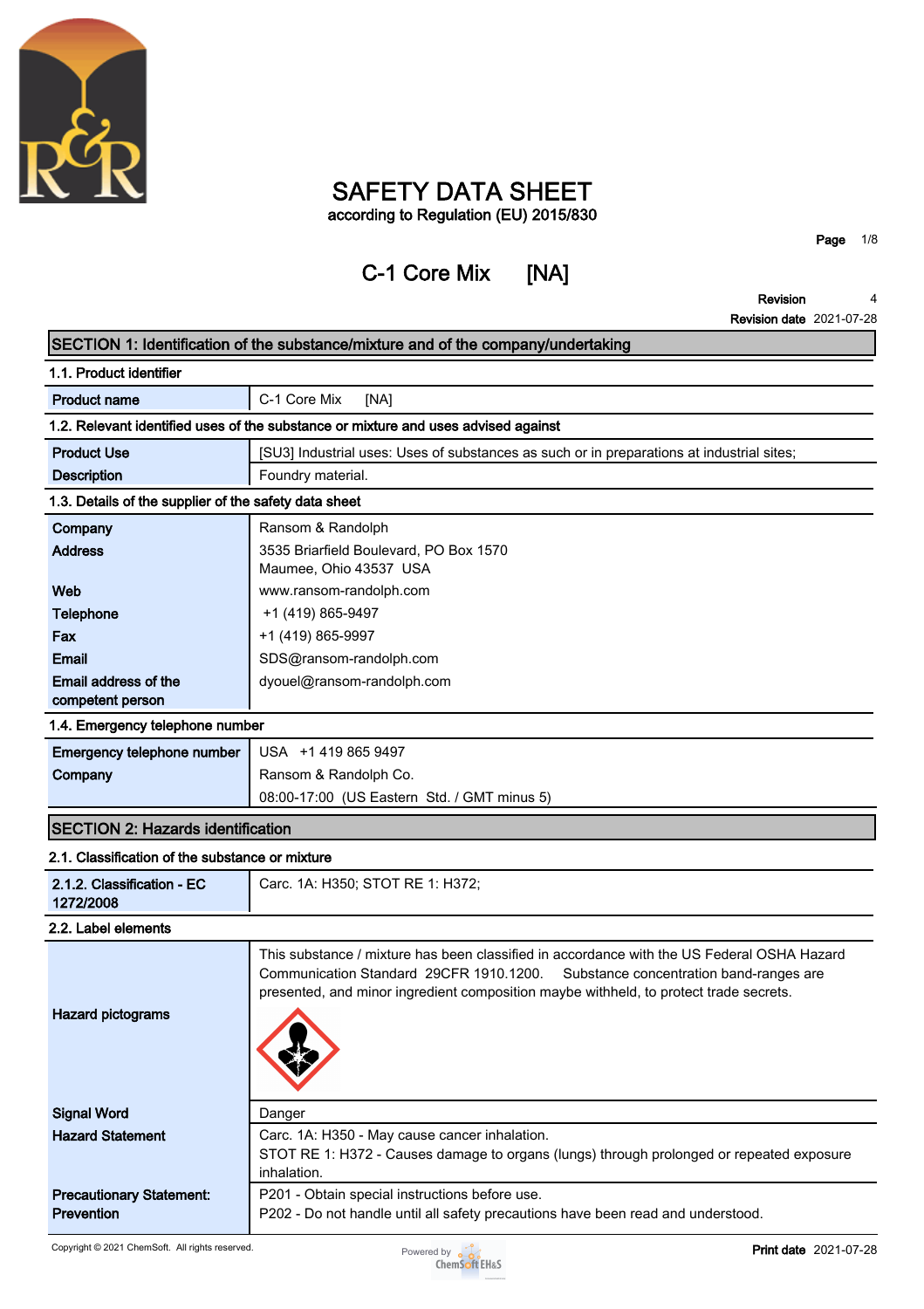**Revision Revision date 2021-07-28 4**

| 2.2. Label elements                                |                                                                                                                                                                                                                                                                                                                                      |
|----------------------------------------------------|--------------------------------------------------------------------------------------------------------------------------------------------------------------------------------------------------------------------------------------------------------------------------------------------------------------------------------------|
|                                                    | P260 - Do not breathe dust/fume/gas/mist/vapours/spray.<br>P264 - Wash (hands) thoroughly after handling.<br>P270 - Do no eat, drink or smoke when using this product.<br>P280 - Wear protective gloves/protective clothing/eye protection/face protection.<br>P285 - In case of inadequate ventilation wear respiratory protection. |
| <b>Precautionary Statement:</b><br>Response        | P308+P313 - IF exposed or concerned: Get medical advice/attention.<br>P314 - Get medical advice/attention if you feel unwell.                                                                                                                                                                                                        |
| <b>Precautionary Statement:</b><br><b>Storage</b>  | P405 - Store locked up.                                                                                                                                                                                                                                                                                                              |
| <b>Precautionary Statement:</b><br><b>Disposal</b> | P501 - Dispose of contents/container to local and national regulations                                                                                                                                                                                                                                                               |
| 2.3. Other hazards                                 |                                                                                                                                                                                                                                                                                                                                      |
| Other hazards                                      | Zircon contains trace amounts of naturally occurring uranium, thorium, and radium.                                                                                                                                                                                                                                                   |
|                                                    | Product contains crystalline silica.                                                                                                                                                                                                                                                                                                 |
| <b>Further information</b>                         |                                                                                                                                                                                                                                                                                                                                      |
|                                                    | Based on available data, the classification criteria are not met. PBT and vPvB assessment.                                                                                                                                                                                                                                           |

## **SECTION 3: Composition/information on ingredients**

#### **3.2. Mixtures**

### **EC 1272/2008**

| <b>Chemical Name</b>                                | Index No. | CAS No.    | EC No.    | <b>REACH Registration</b><br><b>Number</b> | Classification<br>Conc.<br>$(\%w/w)$         |  |
|-----------------------------------------------------|-----------|------------|-----------|--------------------------------------------|----------------------------------------------|--|
| silica, viterous (Silica, fused<br>respirable dust) |           | 60676-86-0 | 262-373-8 |                                            | $30 - 40%$                                   |  |
| zirconium silicate                                  |           | 14940-68-2 |           |                                            | $40 - 50%$                                   |  |
| silica (cristobalite conc. $\ge$ /= 1.0 %)          |           | 14464-46-1 | 238-455-4 |                                            | 10 - 20% Carc. 1A: H350; STOT RE 1:<br>H372: |  |
| quartz (conc. $>1.0\%$ )                            |           | 14808-60-7 | 238-878-4 |                                            | 0.5 - 1% Carc. 1A: H350; STOT RE 1:<br>H372: |  |
| quartz ( $\text{conc.} < 1.0\%$ )                   |           | 14808-60-7 | 238-878-4 |                                            | 0 - 0.5% Carc. 1A: H350;                     |  |

### **Further information**

**Full text for all Risk Phrases mentioned in this section are displayed in Section 16.**

# **SECTION 4: First aid measures**

### **4.1. Description of first aid measures**

| Inhalation                                                       | Move the exposed person to fresh air.                                           |  |  |
|------------------------------------------------------------------|---------------------------------------------------------------------------------|--|--|
| Eye contact                                                      | Rinse immediately with plenty of water for 15 minutes holding the eyelids open. |  |  |
| <b>Skin contact</b>                                              | Wash with soap and water.                                                       |  |  |
| Ingestion                                                        | Drink 1 to 2 glasses of water. DO NOT INDUCE VOMITING.                          |  |  |
| 4.2. Most important symptoms and effects, both acute and delayed |                                                                                 |  |  |
| Inhalation                                                       | May cause irritation to respiratory system.                                     |  |  |
| Eye contact                                                      | May cause irritation to eyes.                                                   |  |  |
| <b>Skin contact</b>                                              | May cause irritation to skin.                                                   |  |  |
| Ingestion                                                        | May cause irritation to mucous membranes.                                       |  |  |
|                                                                  | 4.3. Indication of any immediate medical attention and special treatment needed |  |  |
| Inhalation                                                       | Seek medical attention if irritation or symptoms persist.                       |  |  |
| Eye contact                                                      | Seek medical attention if irritation or symptoms persist.                       |  |  |

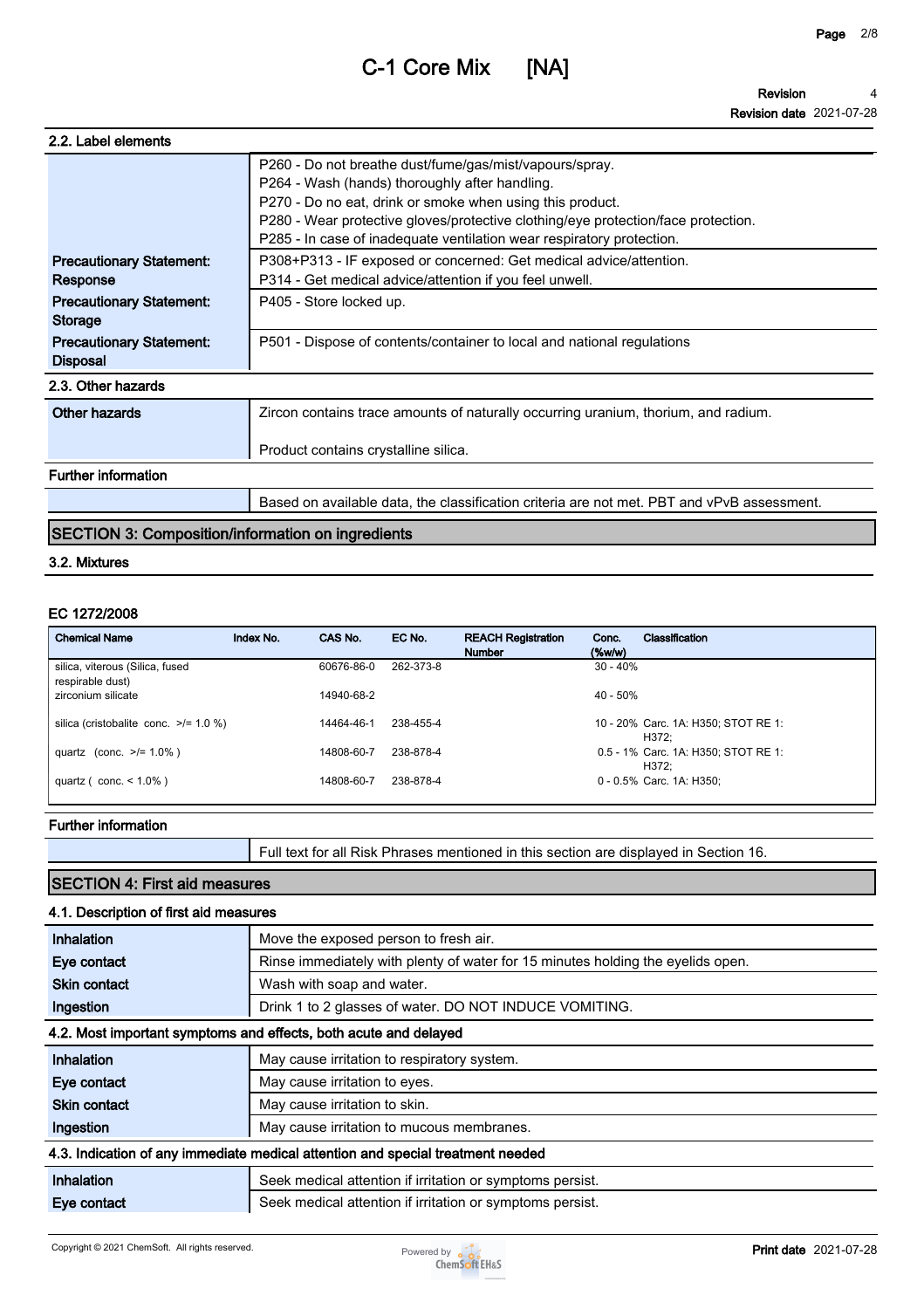**Revision 4**

| <b>Revision date 2021-07-28</b> |  |
|---------------------------------|--|
|---------------------------------|--|

|                                                                   | 4.3. Indication of any immediate medical attention and special treatment needed                                                                   |
|-------------------------------------------------------------------|---------------------------------------------------------------------------------------------------------------------------------------------------|
| <b>Skin contact</b>                                               |                                                                                                                                                   |
| Ingestion                                                         | Seek medical attention if irritation or symptoms persist.<br>Seek medical attention if irritation or symptoms persist.                            |
|                                                                   |                                                                                                                                                   |
| <b>SECTION 5: Firefighting measures</b>                           |                                                                                                                                                   |
| 5.1. Extinguishing media                                          |                                                                                                                                                   |
|                                                                   | Use extinguishing media appropriate to the surrounding fire conditions.                                                                           |
| 5.2. Special hazards arising from the substance or mixture        |                                                                                                                                                   |
|                                                                   | Burning produces irritating, toxic and obnoxious fumes.                                                                                           |
| 5.3. Advice for firefighters                                      |                                                                                                                                                   |
|                                                                   | Self-contained breathing apparatus. Wear suitable protective clothing.                                                                            |
| <b>SECTION 6: Accidental release measures</b>                     |                                                                                                                                                   |
|                                                                   | 6.1. Personal precautions, protective equipment and emergency procedures                                                                          |
|                                                                   | Avoid raising dust. Wear suitable respiratory equipment when necessary.                                                                           |
| 6.2. Environmental precautions                                    |                                                                                                                                                   |
|                                                                   | No environmental requirements.                                                                                                                    |
| 6.3. Methods and material for containment and cleaning up         |                                                                                                                                                   |
|                                                                   | Avoid raising dust. Clean the area using a vacuum cleaner. Transfer to suitable, labelled                                                         |
|                                                                   | containers for disposal.                                                                                                                          |
| 6.4. Reference to other sections                                  |                                                                                                                                                   |
|                                                                   | See section [2, 8 & 13] for further information.                                                                                                  |
| <b>SECTION 7: Handling and storage</b>                            |                                                                                                                                                   |
| 7.1. Precautions for safe handling                                |                                                                                                                                                   |
|                                                                   | Avoid raising dust. Ensure adequate ventilation of the working area. In case of insufficient<br>ventilation, wear suitable respiratory equipment. |
|                                                                   | Do not eat, drink or smoke in areas where this product is used or stored. Wash hands after<br>handling the product.                               |
| 7.2. Conditions for safe storage, including any incompatibilities |                                                                                                                                                   |
|                                                                   | Keep containers tightly closed.                                                                                                                   |
| 7.3. Specific end use(s)                                          |                                                                                                                                                   |
|                                                                   | Foundry material.                                                                                                                                 |
| <b>SECTION 8: Exposure controls/personal protection</b>           |                                                                                                                                                   |
| 8.1. Control parameters                                           |                                                                                                                                                   |
|                                                                   |                                                                                                                                                   |
|                                                                   | exposure limits - Silica, vitreous (fused, amorphous) 80 mg/m3 / (% Silica), TWA PEL<br>(respirable fraction).                                    |

**exposure limits - Crystalline Silica, Cristobalite - 0.025 mg/m3 TWA ACGIH TLV (respirable fraction); 50 ug/m3 8-hr TWA PEL (respirable fraction).**

**exposure limits - Zirconium silicate 10 mg/m3 STEL ACGIH (respirable fraction) 5 mg/m3 TWA OSHA PEL (respirable fraction).**

### **8.1.1. Exposure Limit Values**

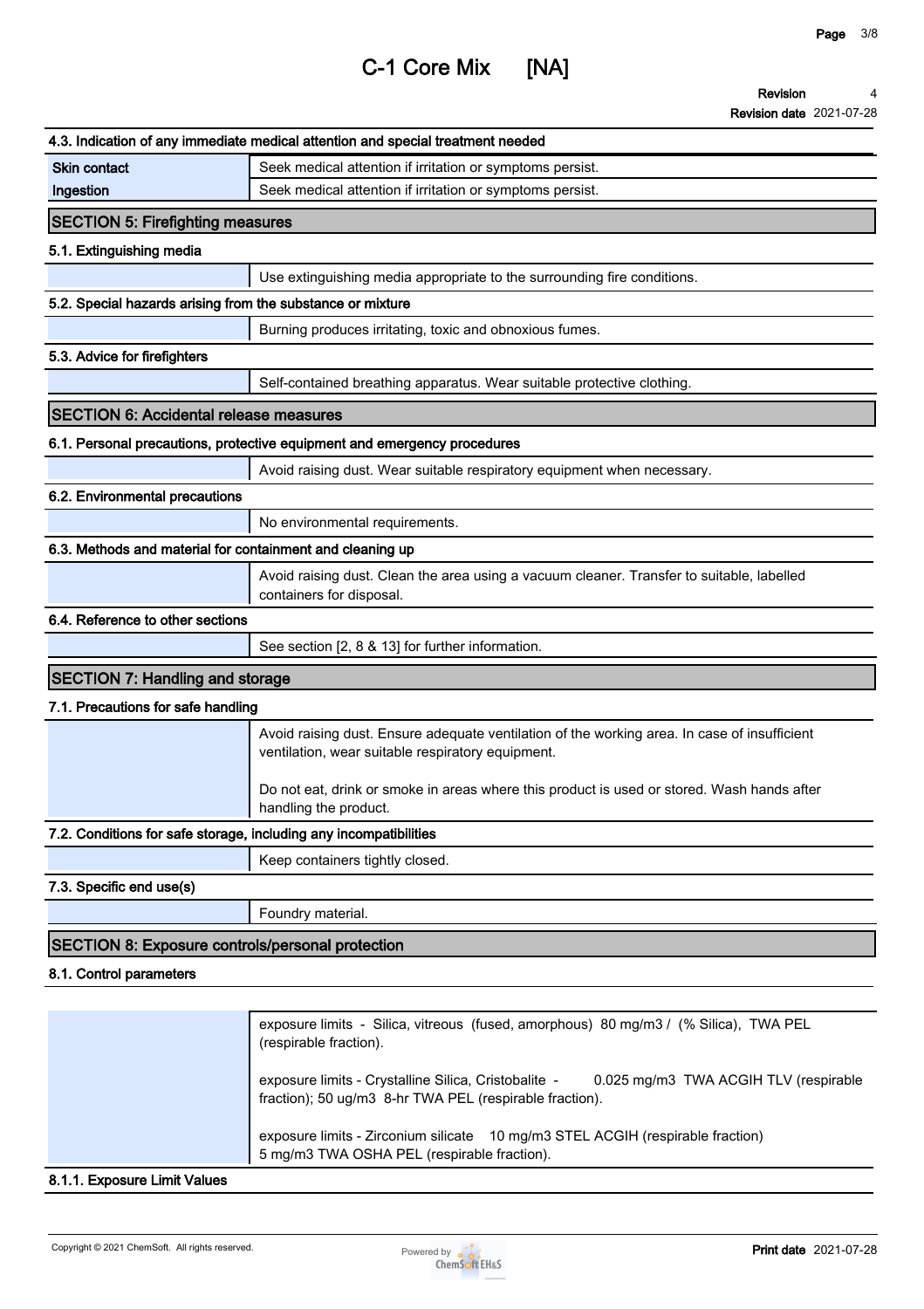### **8.1.1. Exposure Limit Values**

| silica, viterous (Silica, fused<br>respirable dust) | WEL 8-hr limit ppm: -      | WEL 8-hr limit mg/m3: $0.08$   |
|-----------------------------------------------------|----------------------------|--------------------------------|
|                                                     | WEL 15 min limit ppm: -    | WEL 15 min limit mg/m3: -      |
|                                                     | WEL 8-hr limit mg/m3 total | WEL 15 min limit mg/m3 total - |
|                                                     | inhalable dust:            | inhalable dust:                |
|                                                     | WEL 8-hr limit mg/m3 total | WEL 15 min limit mg/m3 total - |
|                                                     | respirable dust:           | respirable dust:               |

#### **8.2. Exposure controls**

| 8.2.1. Appropriate engineering<br>controls | Ensure adequate ventilation of the working area.                                        |
|--------------------------------------------|-----------------------------------------------------------------------------------------|
| 8.2.2. Individual protection<br>measures   | Protective clothing.                                                                    |
| Eye / face protection                      | In case of splashing, wear:. Approved safety goggles. safety glasses with side-shields. |
| Skin protection -<br>Handprotection        | Wear suitable gloves.                                                                   |
| <b>Respiratory protection</b>              | Suitable respiratory equipment.                                                         |
| 8.2.3. Environmental exposure<br>controls  | Not normally required.                                                                  |
| Occupational exposure<br>controls          | Appropriate local exhaust ventilation is required.                                      |

## **SECTION 9: Physical and chemical properties**

## **9.1. Information on basic physical and chemical properties**

| Appearance Powder                           |                                          |
|---------------------------------------------|------------------------------------------|
|                                             | <b>Colour</b> Off white                  |
| Odour Slight                                |                                          |
|                                             | $pH$ 4 - 7                               |
|                                             | Melting point   No data available        |
|                                             | Freezing Point Not applicable.           |
| Initial boiling point Not applicable.       |                                          |
|                                             | Flash point Not applicable.              |
| Flammability (solid, gas) Not applicable.   |                                          |
| Vapour pressure   Not applicable.           |                                          |
| Vapour density Not applicable.              |                                          |
|                                             | Relative density 3.6 (H2O = 1 $@$ 20 °C) |
|                                             | Fat Solubility Not applicable.           |
| Partition coefficient Not applicable.       |                                          |
| Autoignition temperature   Not applicable.  |                                          |
|                                             | Viscosity   No data available            |
| <b>Explosive properties</b> Not applicable. |                                          |
| Solubility                                  | Slightly soluble in water                |
|                                             |                                          |

**9.2. Other information**

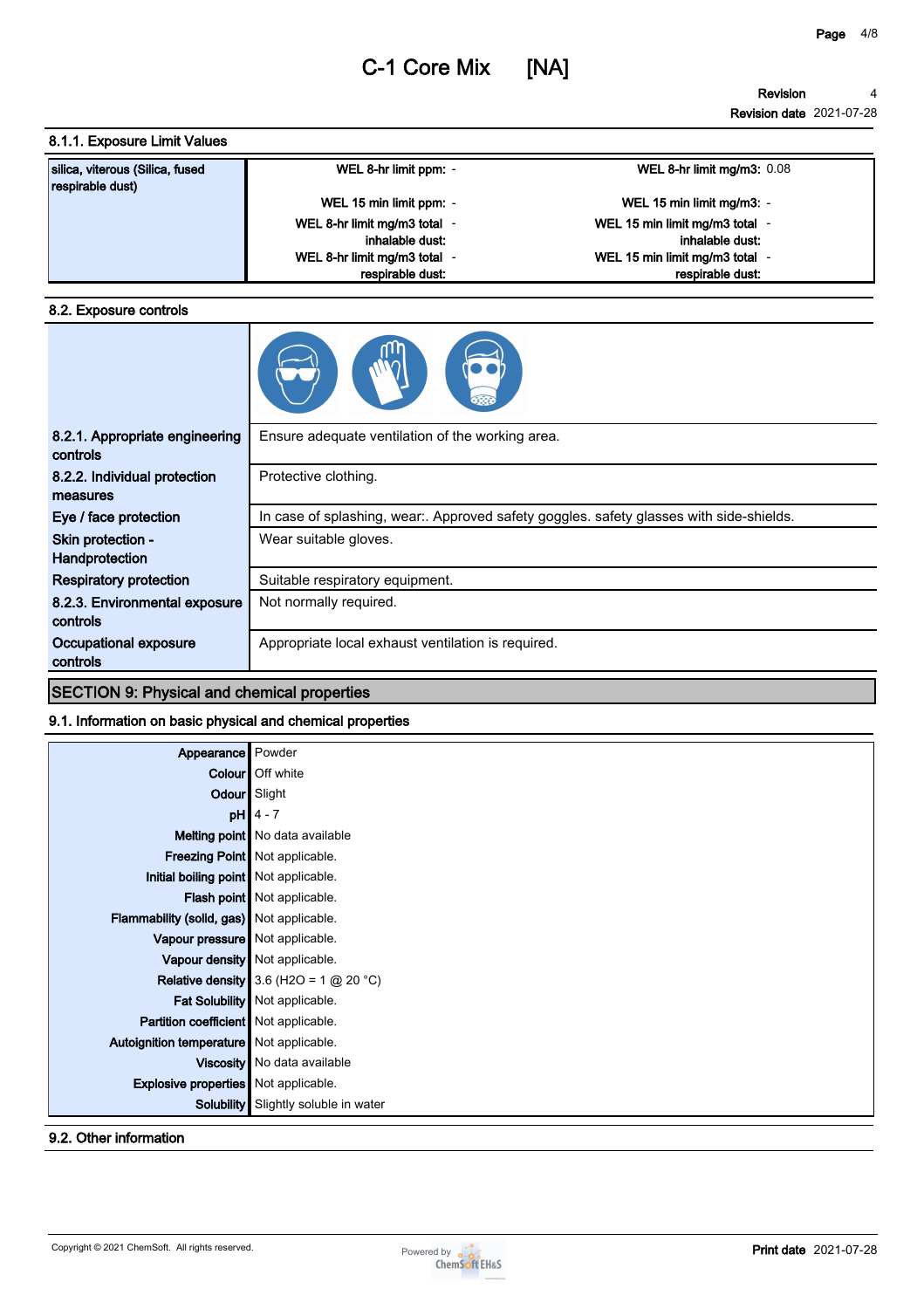# **9.2. Other information**

|                                        | Conductivity No data available      |
|----------------------------------------|-------------------------------------|
|                                        | Surface tension   No data available |
|                                        | Gas group Not applicable.           |
| <b>Benzene Content</b> Not applicable. |                                     |
|                                        | Lead content Not applicable.        |
| VOC (Volatile organic Not applicable.  |                                     |
| compounds)                             |                                     |

### **SECTION 10: Stability and reactivity**

**10.1. Reactivity**

|                          | Not applicable.                 |
|--------------------------|---------------------------------|
| 10.2. Chemical stability |                                 |
|                          | Stable under normal conditions. |
|                          |                                 |

## **10.3. Possibility of hazardous reactions**

**No Significant Hazard.**

## **10.5. Incompatible materials**

**No Significant Hazard.**

# **10.6. Hazardous decomposition products**

| Hazardous Decomposition Products (silica):<br>Crystalline silica will dissolve in hydrofluoric acid<br>and produce silicone tetrafluoride. Reaction with water or acids generates heat.                                        |
|--------------------------------------------------------------------------------------------------------------------------------------------------------------------------------------------------------------------------------|
| Hazardous Decomposition Products (Zircon): Zirconium silicate will disassociate to Zirconium<br>Dioxide (ZRO2) and Silicon dioxide (SiO2) when heated above 1540 degrees Celsius. Hazardous<br>Polymerization: Will not occur. |

# **SECTION 11: Toxicological information**

## **11.1. Information on toxicological effects**

| <b>Acute toxicity</b>                | Harmful by inhalation.                                                                                                                                                                                                                                                                                                                                                                                                                                                                                                                                                                                                                                                                                                                                                                                                                                                                                                                                                                                                                                                                                                                                                                                                                                           |
|--------------------------------------|------------------------------------------------------------------------------------------------------------------------------------------------------------------------------------------------------------------------------------------------------------------------------------------------------------------------------------------------------------------------------------------------------------------------------------------------------------------------------------------------------------------------------------------------------------------------------------------------------------------------------------------------------------------------------------------------------------------------------------------------------------------------------------------------------------------------------------------------------------------------------------------------------------------------------------------------------------------------------------------------------------------------------------------------------------------------------------------------------------------------------------------------------------------------------------------------------------------------------------------------------------------|
| Skin corrosion/irritation            | Prolonged or repeated exposure may cause irritation to skin and mucous membranes.                                                                                                                                                                                                                                                                                                                                                                                                                                                                                                                                                                                                                                                                                                                                                                                                                                                                                                                                                                                                                                                                                                                                                                                |
| Respiratory or skin<br>sensitisation | No sensitizaton effects reported.                                                                                                                                                                                                                                                                                                                                                                                                                                                                                                                                                                                                                                                                                                                                                                                                                                                                                                                                                                                                                                                                                                                                                                                                                                |
| Germ cell mutagenicity               | No mutagenic effects reported.                                                                                                                                                                                                                                                                                                                                                                                                                                                                                                                                                                                                                                                                                                                                                                                                                                                                                                                                                                                                                                                                                                                                                                                                                                   |
| Carcinogenicity                      | Known Human Carcinogens (Category 1).                                                                                                                                                                                                                                                                                                                                                                                                                                                                                                                                                                                                                                                                                                                                                                                                                                                                                                                                                                                                                                                                                                                                                                                                                            |
| Reproductive toxicity                | No observed effect level. No observed effect concentration.                                                                                                                                                                                                                                                                                                                                                                                                                                                                                                                                                                                                                                                                                                                                                                                                                                                                                                                                                                                                                                                                                                                                                                                                      |
| STOT-single exposure                 | No known adverse health effects.                                                                                                                                                                                                                                                                                                                                                                                                                                                                                                                                                                                                                                                                                                                                                                                                                                                                                                                                                                                                                                                                                                                                                                                                                                 |
| STOT-repeated exposure               | Chronic effects<br>Prolonged inhalation of respirable crystalline silica<br>In 1997, the International Agency for Research on Cancer (IARC) concluded that crystalline silica<br>inhaled from occupational sources can cause lung cancer in humans. However it pointed out that<br>not all industrial circumstances, nor all crystalline silica types, were to be incriminated. (IARC<br>Monographs on the evaluation of the carcinogenic risks of chemicals to humans, Silica, silicates<br>dust and organic fibers, 1997, Vol. 68, IARC, Lyon, France). In June 2003, the European<br>Commission's Scientific Committee for Occupational Exposure Limits (SCOEL) concluded:<br>"that the main effect in humans of the inhalation of respirable crystalline silica is silicosis. There is<br>sufficient information to conclude that the relative lung cancer risk is increased in persons with<br>silicosis (and apparently, not in employees without silicosis exposed to silica dust in quarries and<br>in the ceramic industry). Therefore, preventing the onset of silicosis will also reduce the cancer<br>risk. Since a clear threshold for silicosis development cannot be identified, any reduction of<br>exposure will reduce the risk of silicosis." |

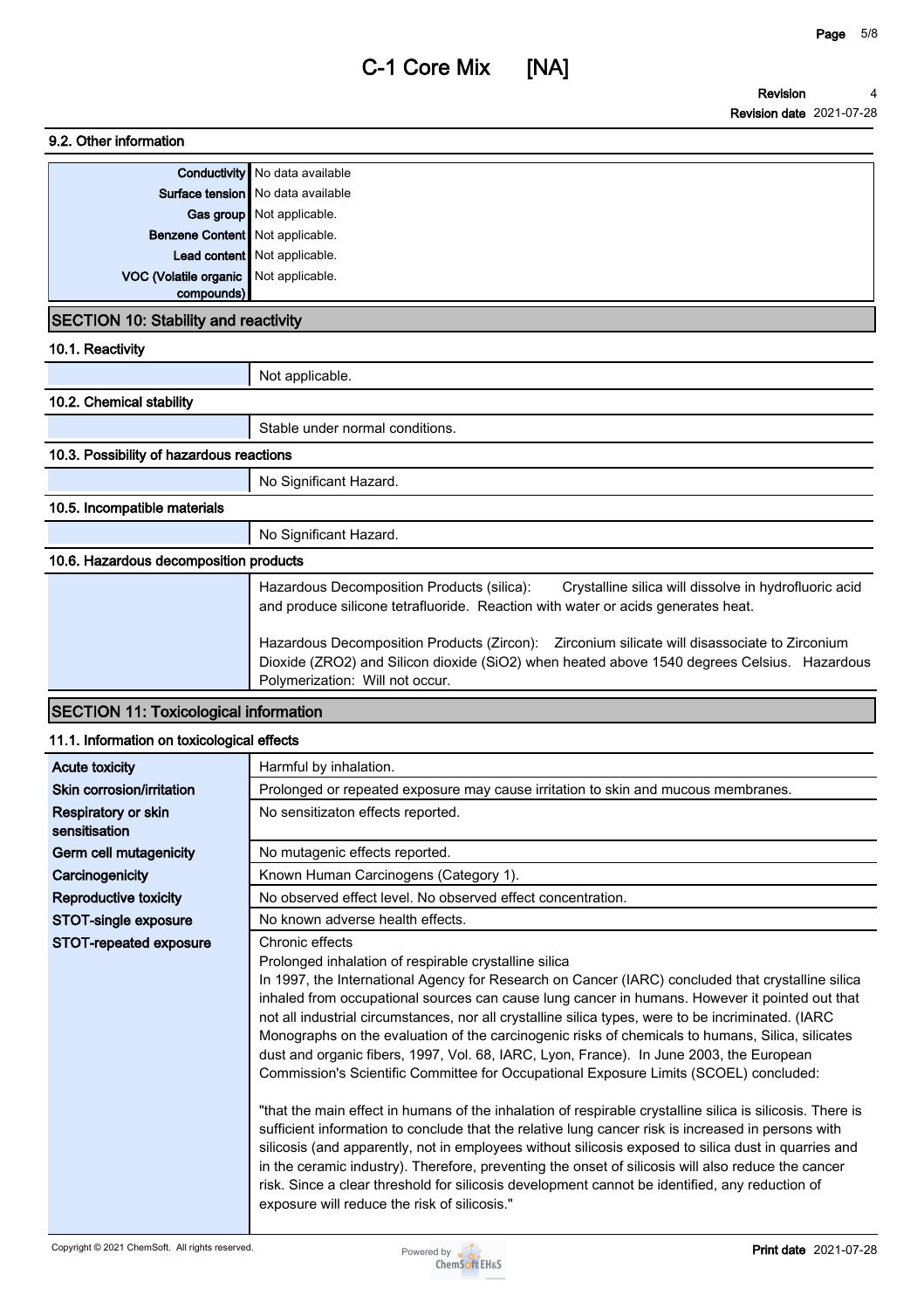**Page 6/8**

| 11.1. Information on toxicological effects |                                                                                                                                                                                                                                                                                                                                                                                                                                                                                                                                                                                                                                                                                                                                                                                         |
|--------------------------------------------|-----------------------------------------------------------------------------------------------------------------------------------------------------------------------------------------------------------------------------------------------------------------------------------------------------------------------------------------------------------------------------------------------------------------------------------------------------------------------------------------------------------------------------------------------------------------------------------------------------------------------------------------------------------------------------------------------------------------------------------------------------------------------------------------|
|                                            | (SCOEL SUM Doc 94-final on respirable crystalline silica, June 2003)                                                                                                                                                                                                                                                                                                                                                                                                                                                                                                                                                                                                                                                                                                                    |
|                                            | There is a body of evidence supporting the fact that increased cancer risk would be limited to                                                                                                                                                                                                                                                                                                                                                                                                                                                                                                                                                                                                                                                                                          |
|                                            | people already suffering from silicosis. Worker protection against silicosis should be assured by<br>respecting the existing regulatory occupational exposure limits and implementing additional risk<br>management measures where required (see Section 16).                                                                                                                                                                                                                                                                                                                                                                                                                                                                                                                           |
|                                            | This product contains trace quantities of naturally occurring radioactive uranium, thorium and<br>radium (106-120 Picocuries/gram). Overexposure to respirable dust containing radioactive<br>materials may cause lung cancer. Zirconium silicate is exempt from NRC regulations for source<br>material per 10 CFR 40, since it falls under the definition of material containing less than 0.05%<br>uranium or thorium. However, calculations show that observance of 2-2.8 mg/m3 of respirable dust<br>will, under voluntary guidelines, ensure that intake is less than 10% of the annual limits on intake<br>(ALS) specified in 10 CFR 20.1502(B) and NRC Standards for the protection against radiation for<br>uranium, thorium, radium and radioactive daughter decay products.). |
| <b>Aspiration hazard</b>                   | No Significant Hazard.                                                                                                                                                                                                                                                                                                                                                                                                                                                                                                                                                                                                                                                                                                                                                                  |
| Repeated or prolonged<br>exposure          | Inhalation may cause coughing, tightness of the chest and irritation of the respiratory system.                                                                                                                                                                                                                                                                                                                                                                                                                                                                                                                                                                                                                                                                                         |
| 11.1.4. Toxicological Information          |                                                                                                                                                                                                                                                                                                                                                                                                                                                                                                                                                                                                                                                                                                                                                                                         |
|                                            | No data available                                                                                                                                                                                                                                                                                                                                                                                                                                                                                                                                                                                                                                                                                                                                                                       |
| <b>SECTION 12: Ecological information</b>  |                                                                                                                                                                                                                                                                                                                                                                                                                                                                                                                                                                                                                                                                                                                                                                                         |
| 12.1. Toxicity                             |                                                                                                                                                                                                                                                                                                                                                                                                                                                                                                                                                                                                                                                                                                                                                                                         |
|                                            | No data available                                                                                                                                                                                                                                                                                                                                                                                                                                                                                                                                                                                                                                                                                                                                                                       |
| 12.2. Persistence and degradability        |                                                                                                                                                                                                                                                                                                                                                                                                                                                                                                                                                                                                                                                                                                                                                                                         |
|                                            | No data is available on this product.                                                                                                                                                                                                                                                                                                                                                                                                                                                                                                                                                                                                                                                                                                                                                   |
| 12.3. Bioaccumulative potential            |                                                                                                                                                                                                                                                                                                                                                                                                                                                                                                                                                                                                                                                                                                                                                                                         |
|                                            |                                                                                                                                                                                                                                                                                                                                                                                                                                                                                                                                                                                                                                                                                                                                                                                         |
|                                            | Does not bioaccumulate.                                                                                                                                                                                                                                                                                                                                                                                                                                                                                                                                                                                                                                                                                                                                                                 |
| <b>Partition coefficient</b>               |                                                                                                                                                                                                                                                                                                                                                                                                                                                                                                                                                                                                                                                                                                                                                                                         |
|                                            | C-1 Core Mix<br>[NA] Not applicable.                                                                                                                                                                                                                                                                                                                                                                                                                                                                                                                                                                                                                                                                                                                                                    |
| 12.4. Mobility in soil                     |                                                                                                                                                                                                                                                                                                                                                                                                                                                                                                                                                                                                                                                                                                                                                                                         |
|                                            | Not determined.                                                                                                                                                                                                                                                                                                                                                                                                                                                                                                                                                                                                                                                                                                                                                                         |
| 12.5. Results of PBT and vPvB assessment   |                                                                                                                                                                                                                                                                                                                                                                                                                                                                                                                                                                                                                                                                                                                                                                                         |
|                                            | Not determined.                                                                                                                                                                                                                                                                                                                                                                                                                                                                                                                                                                                                                                                                                                                                                                         |
| 12.6. Other adverse effects                |                                                                                                                                                                                                                                                                                                                                                                                                                                                                                                                                                                                                                                                                                                                                                                                         |
|                                            | Not applicable.                                                                                                                                                                                                                                                                                                                                                                                                                                                                                                                                                                                                                                                                                                                                                                         |
| <b>SECTION 13: Disposal considerations</b> |                                                                                                                                                                                                                                                                                                                                                                                                                                                                                                                                                                                                                                                                                                                                                                                         |
| 13.1. Waste treatment methods              |                                                                                                                                                                                                                                                                                                                                                                                                                                                                                                                                                                                                                                                                                                                                                                                         |
|                                            | Dispose of in compliance with all. local and national regulations.                                                                                                                                                                                                                                                                                                                                                                                                                                                                                                                                                                                                                                                                                                                      |
| <b>Disposal methods</b>                    |                                                                                                                                                                                                                                                                                                                                                                                                                                                                                                                                                                                                                                                                                                                                                                                         |
|                                            | Contact a licensed waste disposal company.                                                                                                                                                                                                                                                                                                                                                                                                                                                                                                                                                                                                                                                                                                                                              |
| <b>Disposal of packaging</b>               |                                                                                                                                                                                                                                                                                                                                                                                                                                                                                                                                                                                                                                                                                                                                                                                         |
|                                            | Empty containers can be sent for disposal or recycling.                                                                                                                                                                                                                                                                                                                                                                                                                                                                                                                                                                                                                                                                                                                                 |
| <b>SECTION 14: Transport information</b>   |                                                                                                                                                                                                                                                                                                                                                                                                                                                                                                                                                                                                                                                                                                                                                                                         |
| 14.1. UN number                            |                                                                                                                                                                                                                                                                                                                                                                                                                                                                                                                                                                                                                                                                                                                                                                                         |

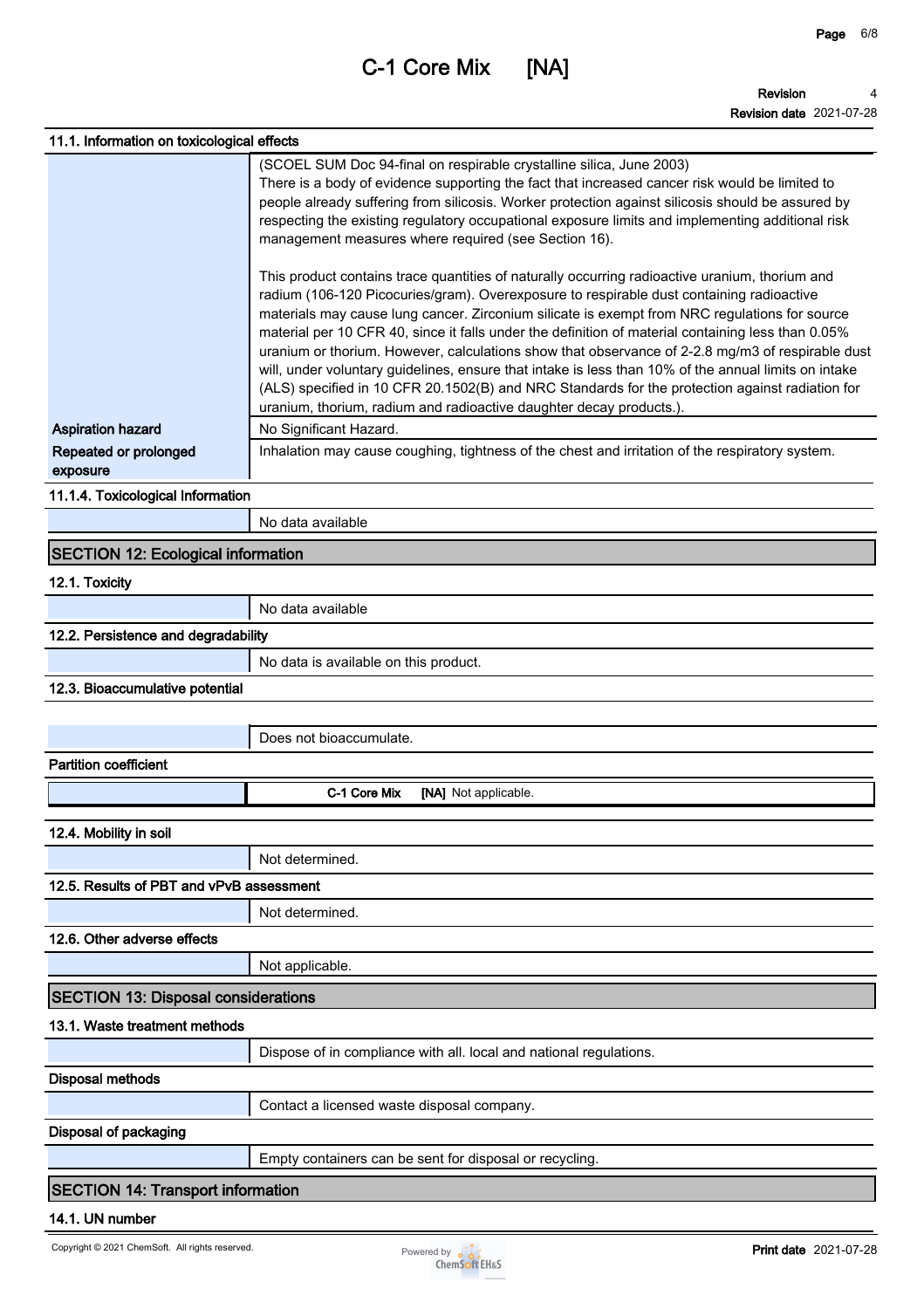| 14.1. UN number                           |                                                                                                                                                                                                                                                                                                                                                                                                                                                                                                                                                                                                                                                                                                                                                                                                                                                                                                                                                                                                                                                                                                                                                                                                                                                                                                                                                                                                                                                                                                                                                                          |
|-------------------------------------------|--------------------------------------------------------------------------------------------------------------------------------------------------------------------------------------------------------------------------------------------------------------------------------------------------------------------------------------------------------------------------------------------------------------------------------------------------------------------------------------------------------------------------------------------------------------------------------------------------------------------------------------------------------------------------------------------------------------------------------------------------------------------------------------------------------------------------------------------------------------------------------------------------------------------------------------------------------------------------------------------------------------------------------------------------------------------------------------------------------------------------------------------------------------------------------------------------------------------------------------------------------------------------------------------------------------------------------------------------------------------------------------------------------------------------------------------------------------------------------------------------------------------------------------------------------------------------|
|                                           | The product is not classified as dangerous for carriage.                                                                                                                                                                                                                                                                                                                                                                                                                                                                                                                                                                                                                                                                                                                                                                                                                                                                                                                                                                                                                                                                                                                                                                                                                                                                                                                                                                                                                                                                                                                 |
| 14.2. UN proper shipping name             |                                                                                                                                                                                                                                                                                                                                                                                                                                                                                                                                                                                                                                                                                                                                                                                                                                                                                                                                                                                                                                                                                                                                                                                                                                                                                                                                                                                                                                                                                                                                                                          |
|                                           | The product is not classified as dangerous for carriage.                                                                                                                                                                                                                                                                                                                                                                                                                                                                                                                                                                                                                                                                                                                                                                                                                                                                                                                                                                                                                                                                                                                                                                                                                                                                                                                                                                                                                                                                                                                 |
| 14.3. Transport hazard class(es)          |                                                                                                                                                                                                                                                                                                                                                                                                                                                                                                                                                                                                                                                                                                                                                                                                                                                                                                                                                                                                                                                                                                                                                                                                                                                                                                                                                                                                                                                                                                                                                                          |
|                                           | The product is not classified as dangerous for carriage.                                                                                                                                                                                                                                                                                                                                                                                                                                                                                                                                                                                                                                                                                                                                                                                                                                                                                                                                                                                                                                                                                                                                                                                                                                                                                                                                                                                                                                                                                                                 |
| 14.4. Packing group                       |                                                                                                                                                                                                                                                                                                                                                                                                                                                                                                                                                                                                                                                                                                                                                                                                                                                                                                                                                                                                                                                                                                                                                                                                                                                                                                                                                                                                                                                                                                                                                                          |
|                                           | The product is not classified as dangerous for carriage.                                                                                                                                                                                                                                                                                                                                                                                                                                                                                                                                                                                                                                                                                                                                                                                                                                                                                                                                                                                                                                                                                                                                                                                                                                                                                                                                                                                                                                                                                                                 |
| 14.5. Environmental hazards               |                                                                                                                                                                                                                                                                                                                                                                                                                                                                                                                                                                                                                                                                                                                                                                                                                                                                                                                                                                                                                                                                                                                                                                                                                                                                                                                                                                                                                                                                                                                                                                          |
|                                           | The product is not classified as dangerous for carriage.                                                                                                                                                                                                                                                                                                                                                                                                                                                                                                                                                                                                                                                                                                                                                                                                                                                                                                                                                                                                                                                                                                                                                                                                                                                                                                                                                                                                                                                                                                                 |
| 14.6. Special precautions for user        |                                                                                                                                                                                                                                                                                                                                                                                                                                                                                                                                                                                                                                                                                                                                                                                                                                                                                                                                                                                                                                                                                                                                                                                                                                                                                                                                                                                                                                                                                                                                                                          |
|                                           | The product is not classified as dangerous for carriage.                                                                                                                                                                                                                                                                                                                                                                                                                                                                                                                                                                                                                                                                                                                                                                                                                                                                                                                                                                                                                                                                                                                                                                                                                                                                                                                                                                                                                                                                                                                 |
|                                           | 14.7. Transport in bulk according to Annex II of MARPOL 73/78 and the IBC Code                                                                                                                                                                                                                                                                                                                                                                                                                                                                                                                                                                                                                                                                                                                                                                                                                                                                                                                                                                                                                                                                                                                                                                                                                                                                                                                                                                                                                                                                                           |
|                                           | The product is not classified as dangerous for carriage.                                                                                                                                                                                                                                                                                                                                                                                                                                                                                                                                                                                                                                                                                                                                                                                                                                                                                                                                                                                                                                                                                                                                                                                                                                                                                                                                                                                                                                                                                                                 |
| Further information                       |                                                                                                                                                                                                                                                                                                                                                                                                                                                                                                                                                                                                                                                                                                                                                                                                                                                                                                                                                                                                                                                                                                                                                                                                                                                                                                                                                                                                                                                                                                                                                                          |
|                                           | The product is not classified as dangerous for carriage.                                                                                                                                                                                                                                                                                                                                                                                                                                                                                                                                                                                                                                                                                                                                                                                                                                                                                                                                                                                                                                                                                                                                                                                                                                                                                                                                                                                                                                                                                                                 |
| <b>SECTION 15: Regulatory information</b> |                                                                                                                                                                                                                                                                                                                                                                                                                                                                                                                                                                                                                                                                                                                                                                                                                                                                                                                                                                                                                                                                                                                                                                                                                                                                                                                                                                                                                                                                                                                                                                          |
|                                           | 15.1. Safety, health and environmental regulations/legislation specific for the substance or mixture                                                                                                                                                                                                                                                                                                                                                                                                                                                                                                                                                                                                                                                                                                                                                                                                                                                                                                                                                                                                                                                                                                                                                                                                                                                                                                                                                                                                                                                                     |
| <b>Regulations</b>                        | U.S. FEDERAL REGULATIONS: C-1 Core Mix. CERCLA 103 Reportable Quantity: is not subject<br>to CERCLA reporting requirements. Many states have more stringent release reporting<br>requirements. Report spills required under federal, state and local regulations.<br><b>SARA TITLE III:</b><br>Hazard Category For Section 311/312: Chronic health<br>Section 313 Toxic Chemicals: This product contains the following chemicals subject to Annual<br>Release Reporting Requirements Under SARA Title III, Section 313 (40 CFR 372): None<br>Section 302 Extremely Hazardous Substances (TPQ): None<br>EPA Toxic Substances Control Act (TSCA) Status: All of the components of this product are listed<br>on the TSCA inventory.<br><b>U.S. STATE REGULATIONS</b><br>California Proposition 65: This product contains the following substances known to the State of<br>California to cause cancer: Crystalline Silica as Quartz and Cristobalite (< 35%)<br>INTERNATIONAL REGULATIONS:<br>Canadian Environmental Protection Act: All of the components in this product are listed on the<br>Domestic Substances List (DSL).<br>Canadian WHMIS Classification: Class D Division 2A<br>European Inventory of New and Existing Chemicals Substances (EINECS): All of the components<br>in this product are listed on the EINECS inventory.<br>Australian Inventory of Chemical Substances: All of the components in this product are listed on<br>the AICS for Australia.<br>China Inventory of Existing Chemicals and Chemical Substances: All of the components in this |